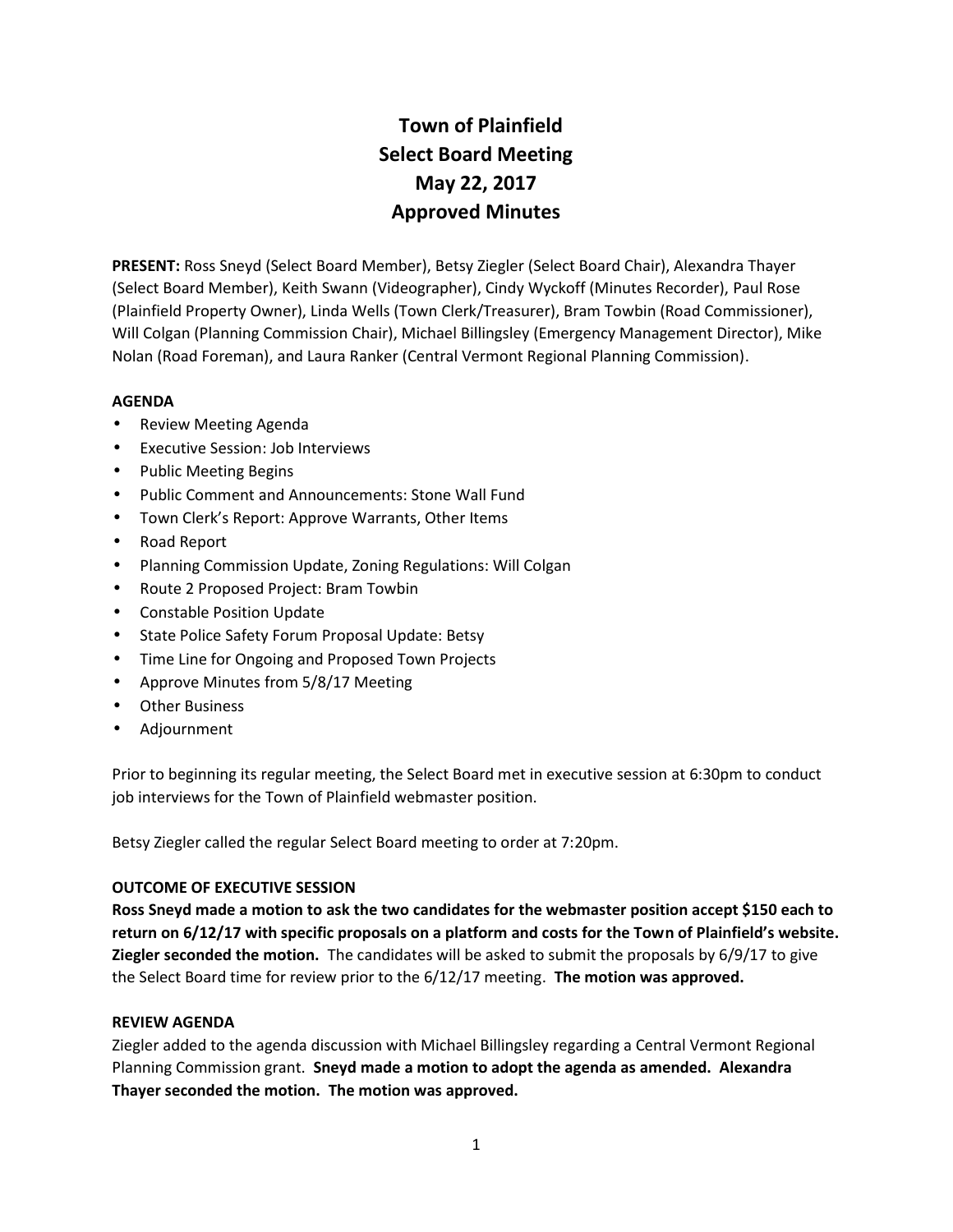### **PUBLIC COMMENT/ANNOUNCEMENTS**

- Bram Towbin noted the current reconstruction of the stone wall around the Grace Methodist Church, stating that donations are needed to help fund the approximately \$4,000 project. Checks can be sent to Melvin Chase at Grace Methodist Church, PO Box 277, Plainfield, Vermont 05667.
- Ziegler noted two workshops coming up in June in Marshfield and Plainfield on storm water runoff issues.
- Ziegler announced that the Recreation Committee is planning a skateboard park repair event on 6/4/17 from 1pm to 5pm. Anyone interested in volunteering should contact Dan Gadd.

# **TOWN CLERK'S REPORT: APPROVE WARRANTS, OTHER ITEMS**

- Town Clerk/Treasurer Linda Wells presented a management services agreement for the Plainfield Town Hall Opera House for the Select Board to review. David Strong should be contacted if any changes are needed and the Select Board can sign the agreement at its 6/12/17 meeting.
- Wells presented an amendment to the Lake Champlain Basin Program Resiliency project, explaining that Project Coordinator Sarah McShane had made minor adjustments to two tasks in the consultant agreement. There was no change in cost. After a brief discussion, **Sneyd made a motion to approve the updated consultant agreement as amended. Thayer seconded the motion. The motion was approved.**
- Wells stated that there was enough money in the budget to do the skateboard park repairs and reported that the equipment fund will have \$980 at the end of this fiscal year with \$2,000 added in next year's budget.
- **Sneyd made a motion to approve warrants for 5/17, 5/19, and 5/12. Thayer seconded the motion. The motion was approved.**
- **Sneyd made a motion to approve a liquor permit for Positive Pie for a fundraiser for River Rock School on 6/3/17 at Black Bear Biodiesel. Ziegler seconded the motion. The motion was approved.**
- **Sneyd made a motion to approve single vehicle truck permits for Donald Moore, Jr and A. Withers Trucking. Thayer seconded the motion. The motion was approved.**
- Sneyd reported on his recent correspondence with the Vermont League of Cities and Towns (VLCT) regarding the Town's liability in posting a no littering sign. Discussion followed on whether the parking area where the sign would be posted was actually Town property. Bram Towbin offered to speak with the resident who oversees the parking area and Sneyd suggested posting it in the right of-way area before the parking lot. Towbin and Road Foreman Mike Nolan will also see about posting a no littering sign at the pull-off area on Route 2.
- **Sneyd made a motion to approve the Town of Plainfield's letter of support for Central Vermont Regional Planning Commission's grant application to the High Meadows Fund. Ziegler seconded the motion. The motion was approved.**

#### **PLANNING COMMISSION UPDATE, ZONING REGULATIONS: WILL COLGAN**

 Planning Commission Chair Will Colgan was present to provide an update on the process of the revised Zoning Regulations. Colgan noted that in addition to other items, a lot of time was being spent on the topic of wildlife areas and corridors in terms of which dataset to use and whether to make the regulatory oversight advisory rather than mandatory. Discussion ensued on the estimated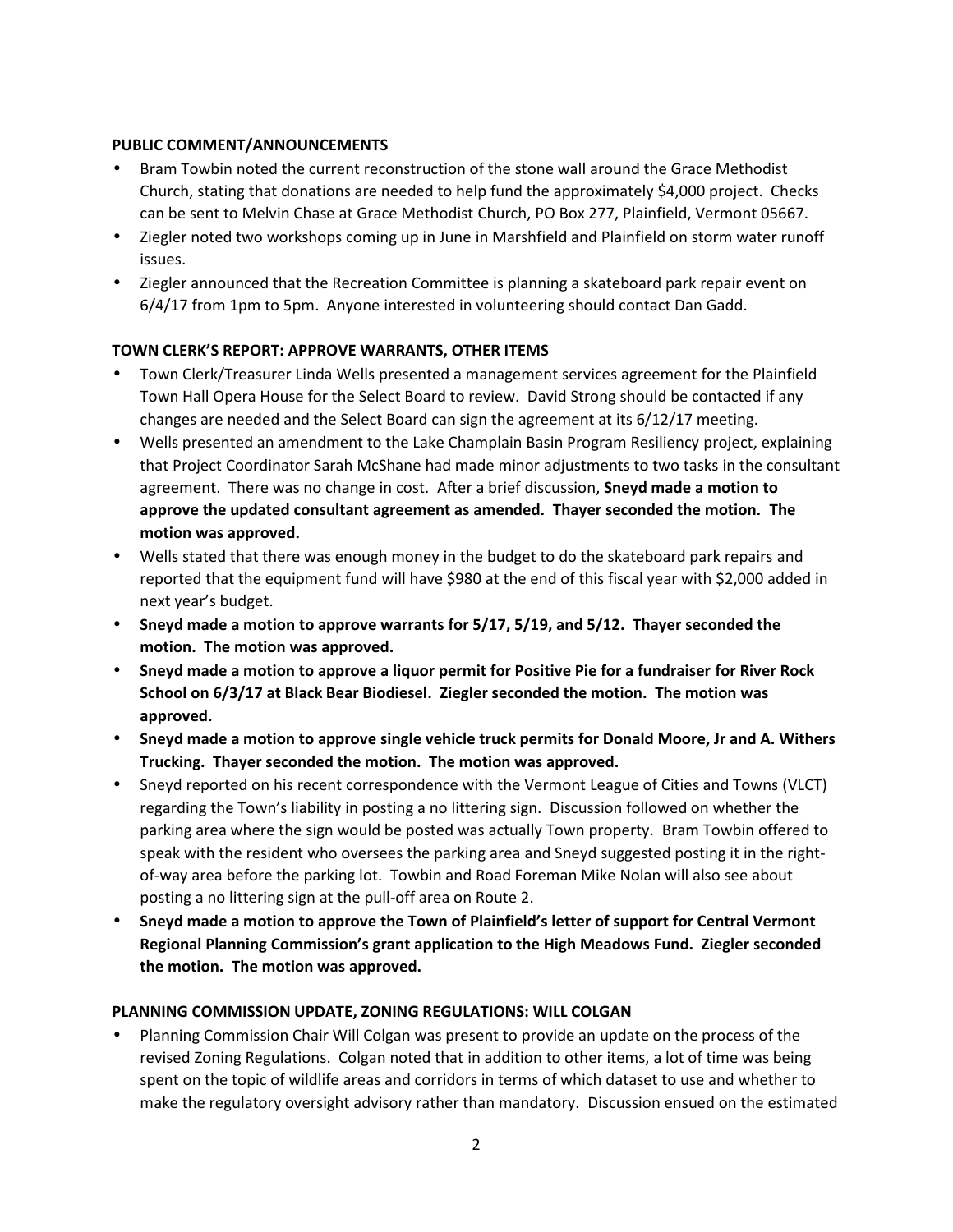timeline for completion, which includes finalizing the draft regulations, possibly by July, and warning and holding a Planning Commission public hearing followed by a Select Board public hearing before putting it to a Town-wide vote.

#### **CENTRAL VERMONT REGIONAL PLANNING COMMISSION GRANT: MICHAEL BILLINGSLEY**

 Michael Billingsley reported on a funding opportunity through the Federal Emergency Management Agency. Ben Rose, Recovery and Mitigation Branch Chief at the State of Vermont's Division of Emergency Management and Homeland Security, recently informed Billingsley of Plainfield's high priority status for pre-disaster funding and suggested working with Lauren Oates to prepare a grant application that will be available in July. Billingsley asked who in Plainfield has the authority to lead the grant application process. Laura Ranker from the Central Vermont Regional Planning Commission (CVRPC), who was present to discuss a different agenda item, noted an emergency management preparedness grant that includes CVRPC helping municipalities to apply for grants. Bram Towbin noted the importance of leveraging data from 2011 and 2015 as well as from the Milone and MacBroom report in the grant application. Ziegler stated that Town Clerk Linda Wells and Grant Administrator Alice Merrill should first be consulted regarding the possibility of Merrill writing the grant. Billingsley noted an upcoming meeting with a planning representative from CVRPC and Plainfield's Hazard Mitigation Committee to look through a list of projects that will help to protect any bridge that is put in on the Great Brook. Thayer requested that an update on the issue be provided at the next Select Board meeting.

#### **ROAD REPORT**

- Road Commissioner Bram Towbin introduced Paul Rose, a resident of East Calais who plans to open a farm-to-table restaurant at 268 High Street (Route 2). The commercial enterprise requires that Robert Lane at the Route 2 intersection be widened. Because it is a Class IV Town road, the Town of Plainfield needs to be the primary applicant in the permit request to the State. Towbin noted that Rose has offered to pay the \$250 permit fee so there will be no cost to taxpayers. Towbin added that Rose is also open to possibly siting the bus shelter on his property. The bus shelter is currently slated to be located across Route 2 near the Post Office, which is not an optimal location in terms of safety for commuters traveling into Montpelier. Rose noted that he plans to address the stagnant water issue in the ditch between Allenwood horse farm and Robert Lane by bringing in loads of fill and converting it into a graded drainage ditch to prevent water from stagnating. Adding a culvert and extra loads of fill would make a good landing for the bus shelter. Rose detailed his plans for the restaurant, including a market and bakery in the attached barn. Road Foreman Mike Nolan had no concerns with the widening of the intersection. **Sneyd made a motion authorizing the Town to be the primary applicant for the State Highway and Access permit request to the State. Thayer seconded the motion. The motion was approved.**
- Road Foreman Mike Nolan reported that he and his crew have been grading roads and cleaning the sidewalks with more roads and sidewalks still to be done.
- Nolan and Towbin will be meeting with the contractor for the Bean Road project this week. Towbin noted that they have talked with all the adjoining landowners and do not anticipate any issues. Construction is scheduled to begin in July.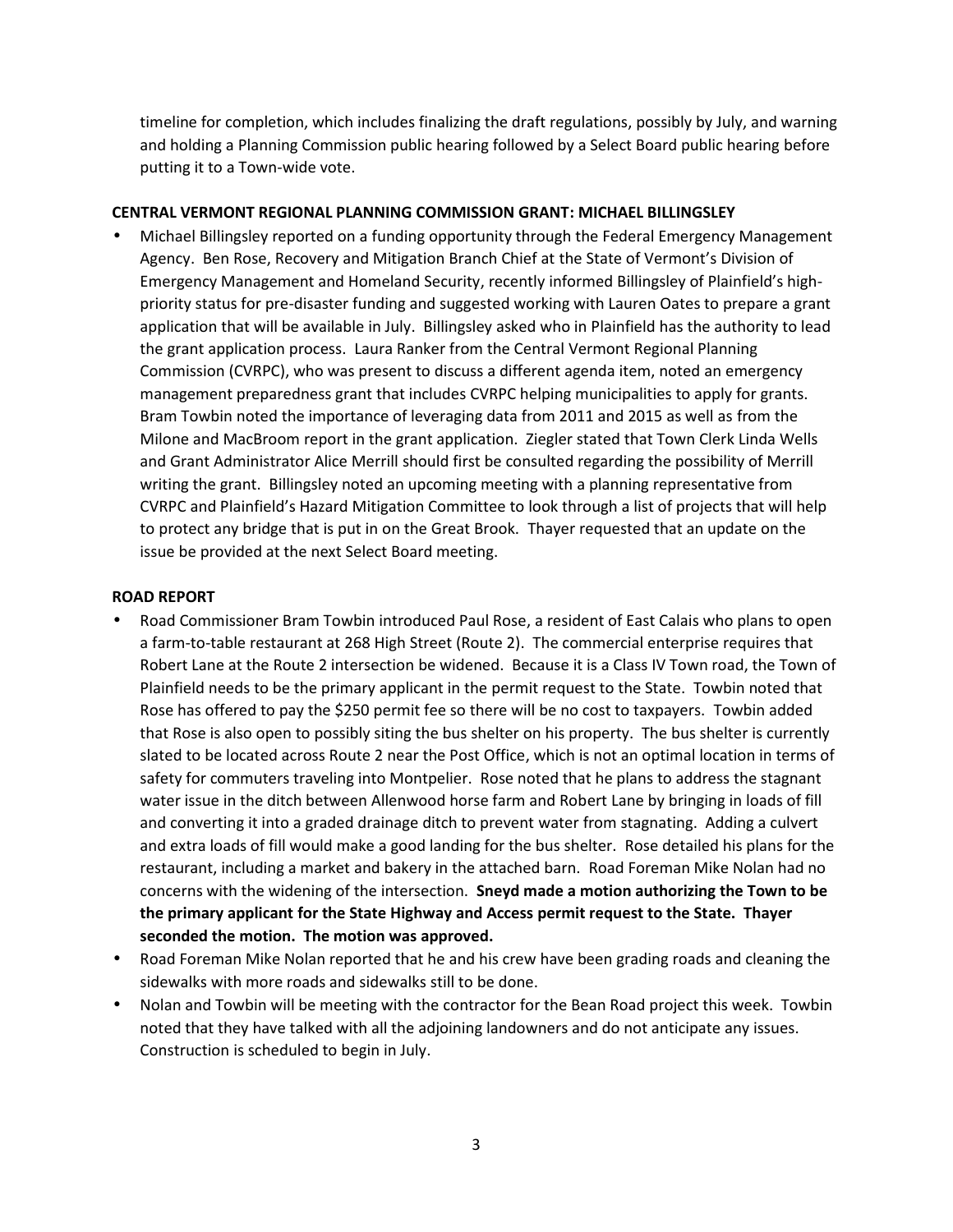Towbin stated that he is cautiously optimistic that the Cameron Road house situation will wrap up as early as this week. He noted that once the closing takes place, he will begin the process of procuring contractors for asbestos testing and demolition.

## **CONSTABLE POSITION UPDATE**

 Ziegler noted that there are two applicants for the Constable position. Interviews will be scheduled for 6:15pm and 6:30pm on 6/5/17 with the Select Board members meeting for 15 minutes beforehand.

## **CENTRAL VERMONT REGIONAL PLANNING COMMISSION: LAURA RANKER**

 Laura Ranker from the Central Vermont Regional Planning Commission (CVRPC) was present to see if the Town was interested in working with CVRPC to update Plainfield's current local Hazard Mitigation Plan, which is due to expire in 2018. Ranker detailed what the process would entail and noted that CVRPC is looking to have the Town help it meet its match share of the project's cost. Over a two-year period, the cost would be approximately \$3,000 with a portion of the match coming from in-kind hours of town committee members working on the project. The community would not be invoiced more than once per fiscal year. Ranker noted that an updated local Hazard Mitigation Plan increases a town's eligibility for the percentage of emergency relief assistance funding after a disaster. **Sneyd made a motion to notify the Central Vermont Regional Planning Commission that the Town of Plainfield wishes to be part of its scope of work for updates of local Hazard Mitigation Plans for 2018. Thayer seconded the motion. The motion was approved.**

### **STATE POLICE SAFETY FORUM PROPOSAL UPDATE**

 Ziegler noted that she has been contacting various Town entities regarding participating in the Safety Forum. She and State Trooper Trevor Prack are in the process of deciding upon a date in June and Ziegler suggested scheduling it as a special Select Board meeting so that all three members can attend. It will be held at the Town Hall Opera House. Thayer wanted to be sure that the Plainfield Co-op is contacted about the forum since it has experienced some adverse events. Once the date is decided upon, it will be advertised on local social media. A brief discussion followed regarding the possibility of providing child care to make it easier for parents with young children can attend the forum. Thayer will work on organizing child care and Ziegler will create or procure a poster. Thayer will check in with Linda Wells regarding the need to post the 6/5/17 special meeting to interview applicants for the Constable position.

# **TIME LINE FOR ONGOING AND PROPOSED TOWN PROJECTS**

 Ongoing and upcoming projects that the Select Board is involved with include the Brook Road and Mill Street bridges on the Great Brook; the Pedestrian Walkway project; the picnic shelter at the Recreation Field along with plans to both design and fund it; the Route2/Main Street intersection; the pending Cutler Library planning grant; the Bean Road culvert project; the Cameron Road house project; and siting the bus shelter on Route 2. Thayer offered to create two tables of grant applications and other ongoing efforts.